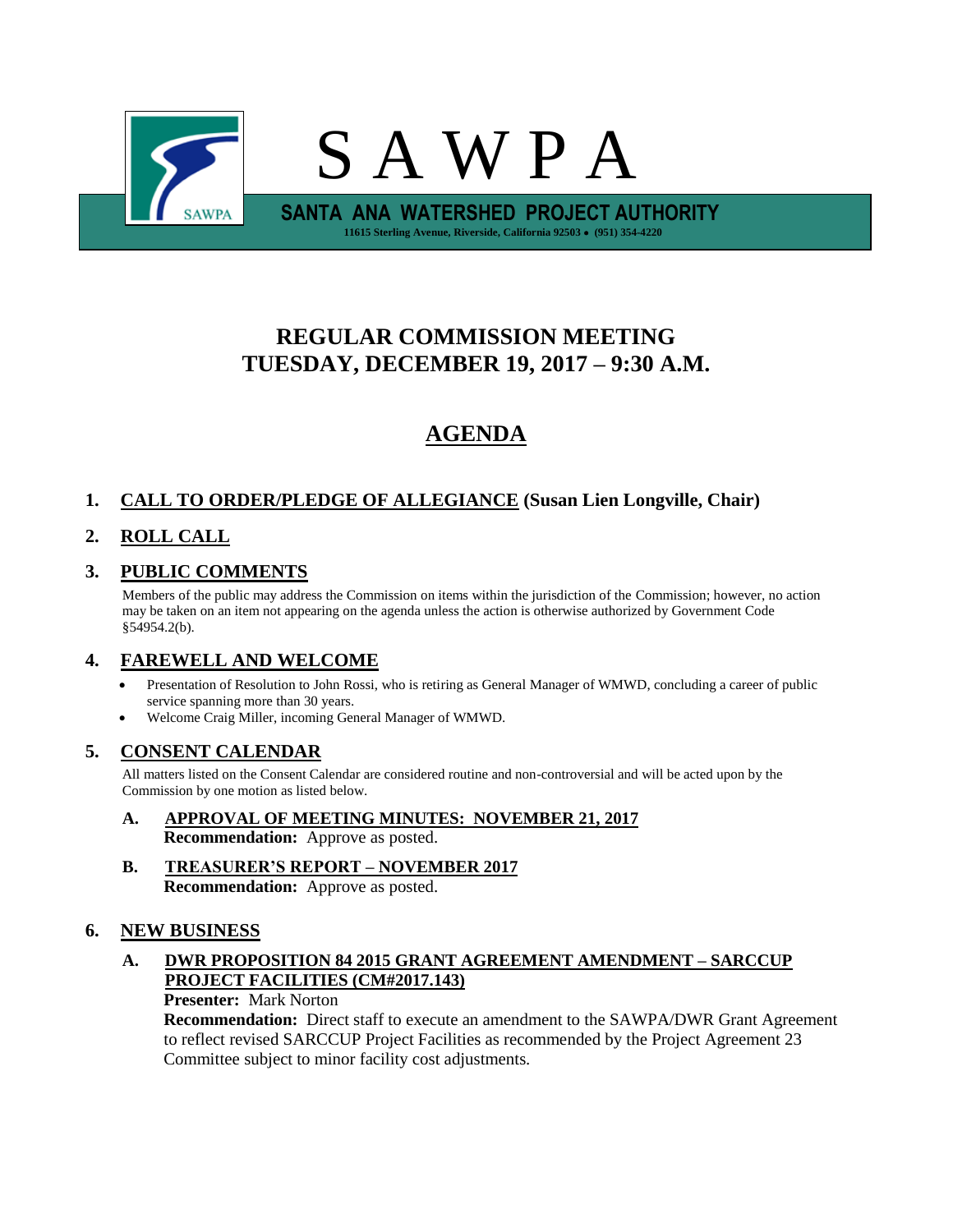#### **B. APPROVAL OF LIST OF FIRMS AND TECHNICAL WRITING SERVICES CONTRACT (CM#2017.144)**

**Presenters:** Mark Norton and David Ruhl **Recommendation:** Authorize staff to:

- 1) Approve the list of qualified firms that could provide technical writing and grant writing support services; and,
- 2) Execute Task Order No. DUDK373-01 with Dudek in the amount of \$25,600 to provide technical writing services in support of the SAWPA Planning Department and the OWOW Plan Update 2018.

# **C. INLAND EMPIRE BRINE LINE REACH 4D REHABILITATION WORK PLAN RFP (CM#2017.145)**

#### **Presenter:** David Ruhl

**Recommendation:** Direct staff to release a Request for Proposals (RFP) for engineering services for the Inland Empire Brine Line Reach 4D Rehabilitation Work Plan.

#### **D. INLAND EMPIRE BRINE LINE REACH V REHABILITATION AND IMPROVEMENT PROJECT – PHASE 1 – NOTICE OF COMPLETION (CM#2017.146) Presenter:** David Ruhl

**Recommendation:** Authorize the General Manager to accept the Weka, Inc. work as complete and direct staff to file a Notice of Completion with the Riverside County Clerk upon the following:

- 1) Contractor has delivered all documents required by the Contract Documents;
- 2) Notice from Engineer accepting the work;
- 3) Receipt of Final Application for Payment from the Contractor; and,
- 4) Notice from Construction Manager recommending final payment.

# **E. CHINO BASIN WATER STORAGE PROGRAM | CALIFORNIA WATER COMMISSION PROPOSITION 1 WATER STORAGE INVESTMENTS PROGRAM APPLICATION**

**Presenter:** P. Joseph Grindstaff and Halla Razak **Recommendation:** Receive and file and provide direction to staff regarding letter of support.

#### **F. SANTA ANA SUCKER HABITAT PROTECTION AND BENEFICIAL USE ENHANCEMENT PROJECT: COMPLIANCE WITH THE CALIFORNIA ENVIRONMENTAL QUALITY ACT AND EXECUTION OF A RIGHT OF ENTRY AGREEMENT (CM#2017.147) Presenter:** Ian Achimore

**Recommendation:** That the Commission:

- 1) Conduct a public hearing and consider any public comments and comment responses to the Draft Initial Study/Mitigate Negative Declaration;
- 2) Adopt the final Initial Study/Mitigated Negative Declaration;
- 3) Adopt the Mitigation Monitoring and Reporting Program;
- 4) Direct Staff to file a Notice of Determination; and,
- 5) Approve execution of a right of entry agreement with the Riverside County Regional Park and Open-Space District.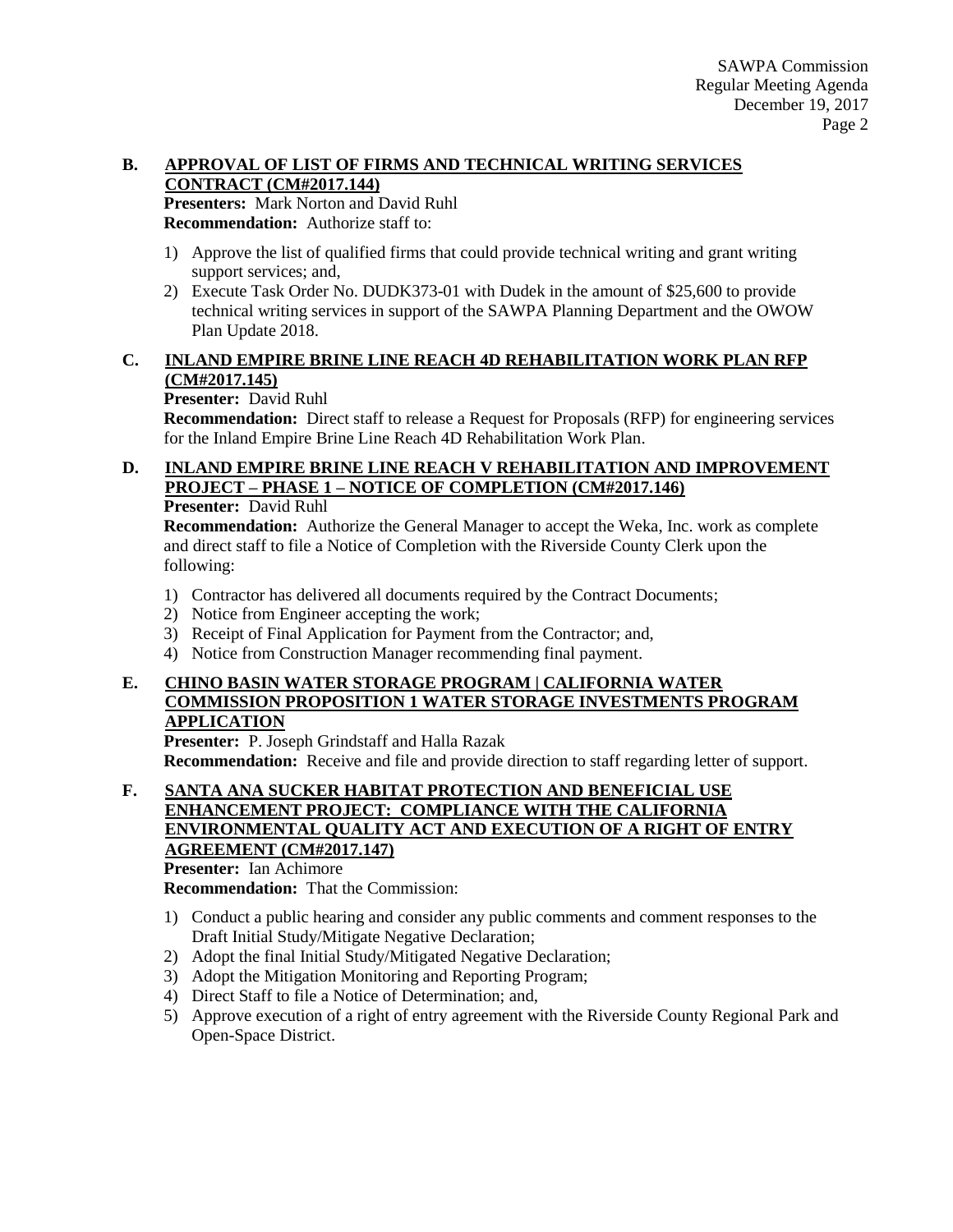#### **G. OWOW PLAN UPDATE 2018 STATUS (CM#2017.148) Presenter:** Mike Antos **Recommendation:** Receive and file.

#### **H. WECAN PROGRAM, AMENDMENT OF MOU WITH ANAHEIM PUBLIC UTILITIES (CM#2017.149)**

#### **Presenter:** Mike Antos

**Recommendation:** Authorize the General Manager to negotiate and sign an amendment to the MOU between SAWPA and the Anaheim Public Utilities to accept an additional \$40,000 of match dollars from the Anaheim Public Utilities to execute the Water Energy Community Action Network Project.

**I. STAFFING (CM#2017.152)**

**Presenter:** Rich Haller

**Recommendation:** Approve the position of Business Analyst (Classification 33, \$66,679 - \$81,049) and job description and authorize the immediate and filling of the position.

# **7. INFORMATIONAL REPORTS**

**Recommendation:** Receive for information.

- **A. CASH TRANSACTIONS REPORT – OCTOBER 2017 Presenter:** Karen Williams
- **B. INTER-FUND BORROWING – OCTOBER 2017 (CM#2017.150) Presenter:** Karen Williams
- **C. PERFORMANCE INDICATORS/FINANCIAL REPORTING – OCTOBER 2017 (CM#2017.151) Presenter:** Karen Williams
- **D. GENERAL MANAGER'S REPORT**
- **E. SAWPA GENERAL MANAGERS MEETING NOTES – DECEMBER 12, 2017 Presenter:** Rich Haller
- **F. CHAIR'S COMMENTS/REPORT**
- **G. COMMISSIONERS' COMMENTS**
- **H. COMMISSIONERS' REQUEST FOR FUTURE AGENDA ITEMS**

# **8. CLOSED SESSION**

**A. CONFERENCE WITH LEGAL COUNSEL – EXISTING LITIGATION PURSUANT TO GOVERNMENT CODE SECTION 54956.9(d)(1)**

Name of Case: Spiniello Companies v. Charles King Company, Inc., Santa Ana Watershed Project Authority, The Ohio Casualty Insurance Company (Superior Court of Los Angeles BC616589)

**B. PURSUANT TO GOVERNMENT CODE SECTION 54957.6 – CONFERENCE WITH LABOR NEGOTIATOR**

SAWPA Designated Representative: General Manager Richard E. Haller Non-Represented Employees: All SAWPA employees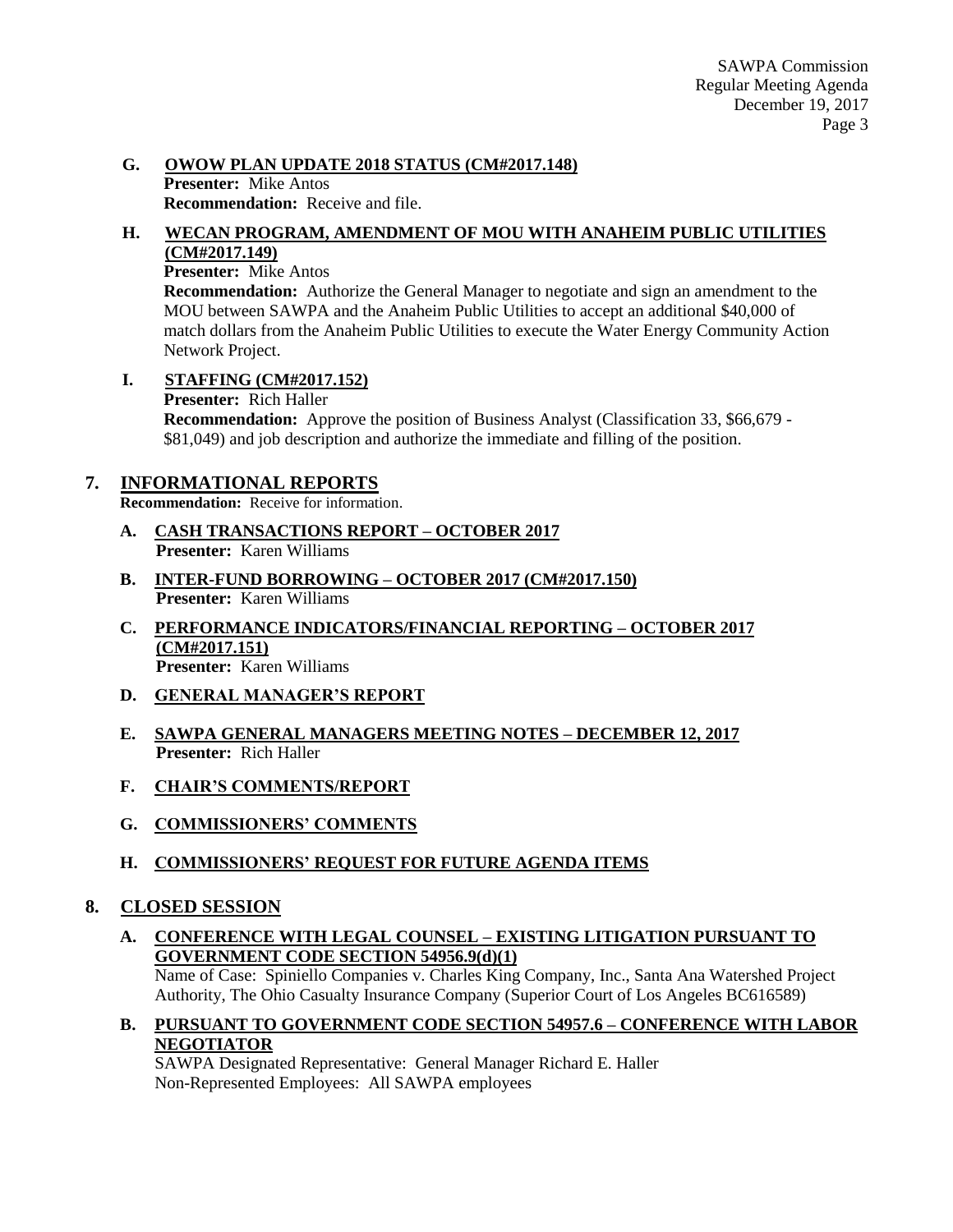# **9. ADJOURNMENT**

Americans with Disabilities Act: If you require any special disability related accommodations to participate in this meeting, please call (951) 354-4230 or email kberry@sawpa.org. Notification at least 48 hours prior to the meeting will enable staff to make reasonable arrangements to ensure accessibility for this meeting. Requests should specify the nature of the disability and the type of accommodation requested.

Materials related to an item on this agenda submitted to the Commission after distribution of the agenda packet are available for public inspection during normal business hours at the SAWPA office, 11615 Sterling Avenue, Riverside, and available a[t www.sawpa.org,](http://www.sawpa.org/) subject to staff's ability to post documents prior to the meeting.

#### **Declaration of Posting**

I, Kelly Berry, Clerk of the Board of the Santa Ana Watershed Project Authority declare that on Thursday, December 14, 2017, a copy of this agenda has been uploaded to the SAWPA website at [www.sawpa.org](http://www.sawpa.org/) and posted in SAWPA's office at 11615 Sterling Avenue, Riverside, California.

/s/

\_\_\_\_\_\_\_\_\_\_\_\_\_\_\_\_\_\_\_\_\_\_\_\_\_\_\_\_\_\_\_\_\_\_\_\_\_\_\_ Kelly Berry, CMC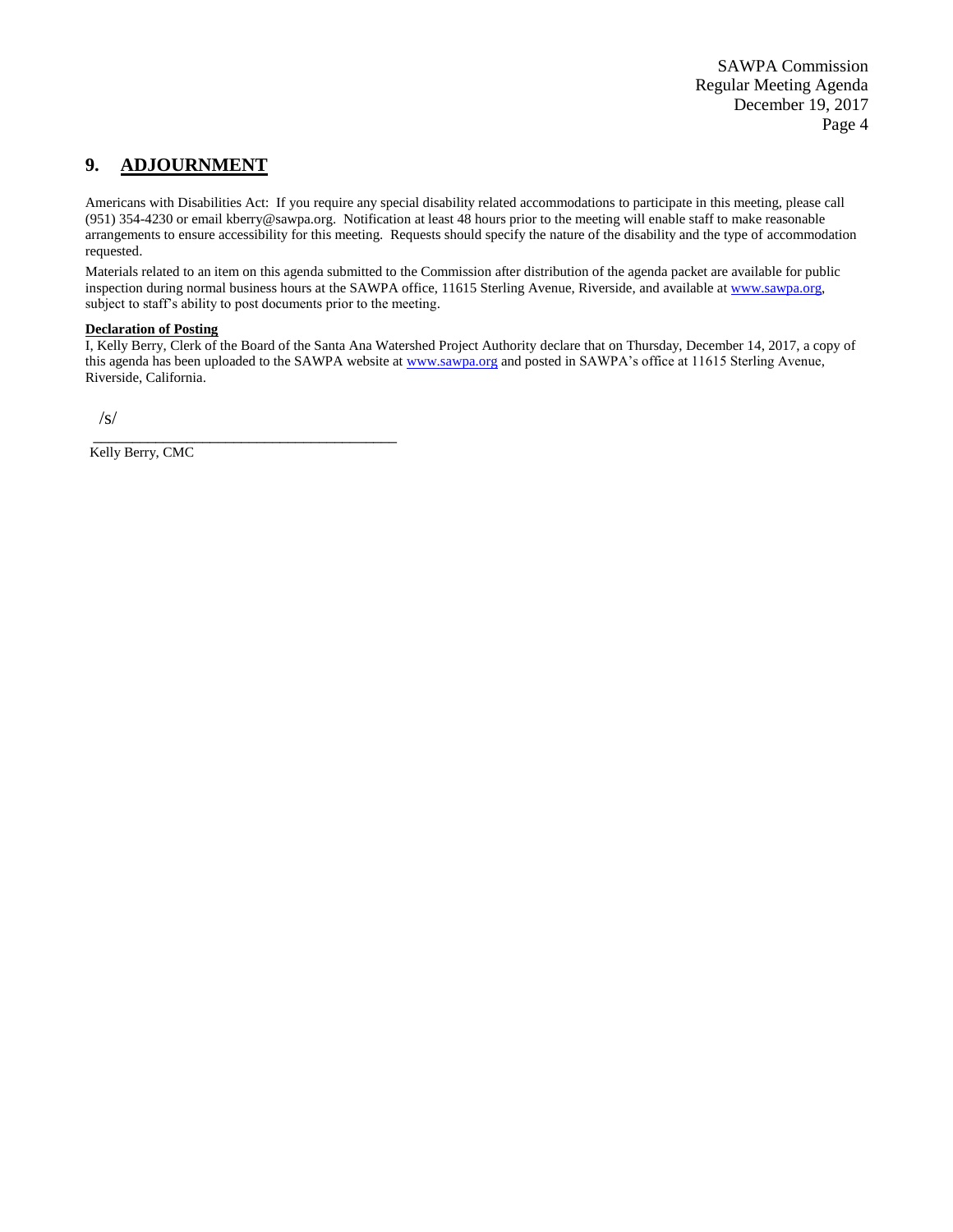#### **2017 SAWPA Commission Meetings | Events**

**July** 7/4/17 No Meeting (Independence Day) 7/18/17 Regular Commission Meeting 7/31/17 Special Commission Meeting **August** 8/1/17 Commission Workshop 8/15/17 Regular Commission Meeting 8/17/17 Special Commission Meeting **September** 9/5/17 Commission Workshop<br>9/7/17 Special Commission Me 9/7/17 Special Commission Meeting<br>9/19/17 Regular Commission Meeting Regular Commission Meeting **October** 10/3/17 Commission Workshop 10/17/17 Regular Commission Meeting **November** 11/7/17 Commission Workshop 11/21/17 Regular Commission Meeting 11/28 – 12/1 ACWA Fall Conference, Anaheim **December** 12/5/17 Commission Workshop 12/19/17 Regular Commission Meeting

First and Third Tuesday of the Month; unless otherwise noticed, all Commission Workshops/Meetings begin at **9:30 a.m.** and are held at SAWPA.)

#### **SAWPA Compensable Meetings – Other**

Unless otherwise noted, all meetings are held at SAWPA. Commissioners and Alternate Commissioners will receive compensation for attending the meetings listed below, pursuant to the Commission Compensation, Expense Reimbursement, and Ethics Training Policy. **IMPORTANT NOTE:** These meetings are subject to change. Prior to attending any meeting listed below, please confirm meeting details by viewing the website calendar using the following link:

<http://www.sawpa.org/events/>

| <b>December</b> |                                                     | <b>January</b> |                                                    |
|-----------------|-----------------------------------------------------|----------------|----------------------------------------------------|
| 12/5/17         | PA 23 Committee Mtg   8:30 a.m.                     | 1/3/18         | WUE Pillar Mtg $ 1:30$ p.m.                        |
| 12/7/17         | Homelessness and Water in the SAR Watershed         |                | Western Municipal Water District                   |
|                 | Symposium $\vert 8:00$ a.m.                         |                | 14205 Meridian Parkway, Riverside, CA              |
| 12/13/17        | Water Resource Optimization Pillar   9:00 a.m.      | 1/17/18        | Lake Elsinore/Canyon Lake TMDL Task                |
| 12/13/17        | Land Use/Water Planning Pillar Mtg $\mid$ 1:00 p.m. |                | Force Mtg $  1:00$ p.m.                            |
| 12/14/17        | OWOW Pillar Integration Wkshp   1:00 p.m.           | 1/18/18        | <b>MSAR/Regional Monitoring Task Force</b>         |
| 12/18/17        | OWOW Disadvantaged Communities and Tribal           |                | Mtg $ 9:30$ a.m.                                   |
|                 | Communities Pillar   2:00 p.m.                      | 1/22/18        | <b>OWOW Disadvantaged &amp; Tribal Communities</b> |
| 12/21/17        | LESJWA Board of Directors Mtg $ 4:00 \text{ p.m.} $ |                | Pillar Mtg $ 2:00$ p.m.                            |
|                 | <b>Elsinore Valley Municipal Water District</b>     | 1/25/18        | PA 22 Committee Mtg   8:00 a.m.                    |
|                 | 31315 Chaney Street, Lake Elsinore, CA              | 1/25/18        | OWOW Steering Committee Mtg   11:00 a.m.           |
| 12/28/17        | $PA$ 22 Committee Mtg $ 8:00$ a.m. [cancelled]      |                |                                                    |
|                 |                                                     |                |                                                    |